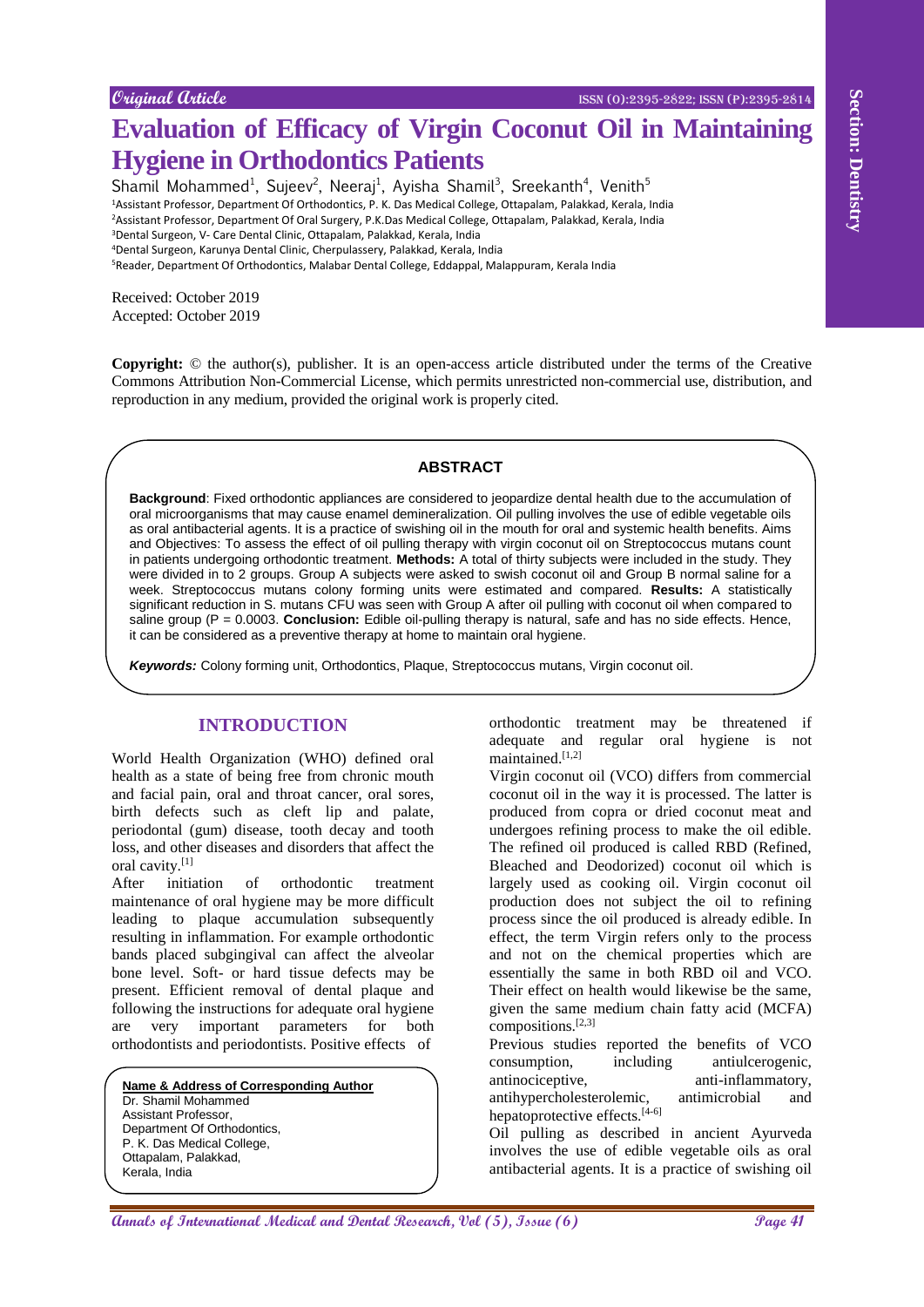#### **Mohammed et al; Efficacy of Virgin Coconut Oil in Maintaining Hygiene in Orthodontics**

in the mouth for oral and systemic health benefits.<sup>[5,6]</sup>

The aim of the current study was to assess the effect of oil pulling therapy with virgin coconut oil on oral microbial flora among patients treated with orthodontic appliances.

# **MATERIALS AND METHODS**

The study was carried out on the patient who visited the Department of Orthodontics, P.K.Das medical College, Ottapalam, Palakkad, Kerala from June 2018 to December 2018. Our study is in accordance with the ethical standards on human experiments and with the Helsinki Declaration of 1975, as revised in 2000. Ethical clearance was obtained from the Institutional Review Board. Detailed explanation of the nature, purpose, and material risks of the proposed procedures was given to the study participants in a language that they understand. Informed consent was obtained from the subjects who were willing to participate before starting the study. The anonymity of the participants was maintained throughout the study. The trade name of the oil product used in the study aadrics agro product.

A total of thirty subjects were included in the study based on Pavithran et al study. The sample was divided in to 2 groups.

- 1. Group A: 15 subjects who used virgin coconut oil
- 2. Group B: 15 subjects who used normal saline. The mean age of study subjects in Group A was 21.3 years and in Group B was 22.5 years. In Group A, there were 5 (33.33%) males and 10  $(66.67%)$  females. In Group B, there were 6  $(40%)$ males and 9 (60%) females

#### **Inclusion Criteria:**

- 1. Patients aged 18-24 years
- 2. Patients undergoing orthodontic treatment
- 3. Patients willing to participate in the study

#### **Exclusion Criteria:**

- 1. Patients with a history of antibiotic usage for the past 1 week
- 2. Patients who are smokers
- 3. Patients who are allergic to the oil.

All the subjects of two groups were instructed to perform oil pulling once in the morning for one week and were asked to report after one week to the department of orthodontics. One tablespoon (10 ml) of respective group oil (coded in similar bottles) was measured and distributed randomly to each subject, and then, the primary investigator instructed the participants to pour the oil into the mouth on an empty stomach in the morning. With the mouth closed and chin up, without speed or effort, the subjects were instructed to sip, suck, swish, and pull the oil in the mouth between the

**Annals of International Medical and Dental Research, Vol (5), Issue (6) Page 42 Section: Dentistry** teeth in a relaxed way, and also exercise the jaw as if chewing action for a period of 10–15 min. They were instructed not to gargle the oil in the throat. The subjects were instructed to spit it out and wash the mouth and teeth thoroughly with water for 30 seconds. The subjects were instructed to relax for 2 minutes and then collect 2 ml of unstimulated saliva sample in the plastic sterile container. The participants, principle investigator and the analyser were blinded throughout the study. The saliva samples were immediately taken to the Department to Microbiology of the college. Each saliva sample was vortexed in the vortex mixer (REMI CM 101) for one minute. Then, 100 μl of this specimen was transferred to 9.99 ml sterile brain heart agar broth and vortexed again for 1 minute. Later, 100 μl of the diluted specimen was transferred to a sterile Mitis Salivarius Bacitracin Agar (HIMEDIA, Mumbai, Maharashtra, India) and spread uniformly using a sterile L spreader (TARSONS, Kolkata, West Bengal, India).

The inoculated culture media were incubated at 37°C in a candle extinction jar for 48 hours. The colonies on the agar plate were observed. Small convex deep blue colonies were further studied by gram stain and identification tests.

S. mutans were identified by gram stain morphology of Gram-positive cocci occurring in chains. They were confirmed by a positive mannitol and sorbitol fermentation tests. The colonies were counted using a Digital Colony Counter (Labtronics, D. Haridas and Company, Pune, Maharashtra, India) and the colony forming units (CFU) per ml of saliva was calculated.

The data were entered into the computer (MSoffice, Excel) and were subjected to statistical analysis using the statistical package - SPSS version 20 (IBM). Proportions, means, standard deviation, and confidence interval for each group before and after oil pulling were calculated. Paired t-test was applied to assess the mean CFU/ml before and after oil pulling procedure in each group separately. Statistical significance value was set at  $P < 0.05$  for this study.

# **RESULTS**

The mean age of study subjects in Group A was 21.3 years and in Group B was 22.5 years. In Group A, there were 5 (33.33%) males and 10 (66.67%) females. In Group B, there were 6 (40%) males and 9 (60%) females [Table 1].

| <b>Table 1: Demographics</b> |                               |                      |              |                |  |  |  |
|------------------------------|-------------------------------|----------------------|--------------|----------------|--|--|--|
| S.                           | Group                         | <b>Mean</b>          | Gender       |                |  |  |  |
| N <sub>0</sub>               |                               | Age                  | <b>Males</b> | <b>Females</b> |  |  |  |
|                              | A (Virgin<br>Ccoconut<br>Oil) | 21.3<br><b>YEARS</b> | (33.33%)     | 10 (66.67%)    |  |  |  |
| $\mathfrak{D}$               | <b>B</b> (Normal<br>Saline)   | 22.5<br><b>YEARS</b> | 6(40%)       | $9(60\%)$      |  |  |  |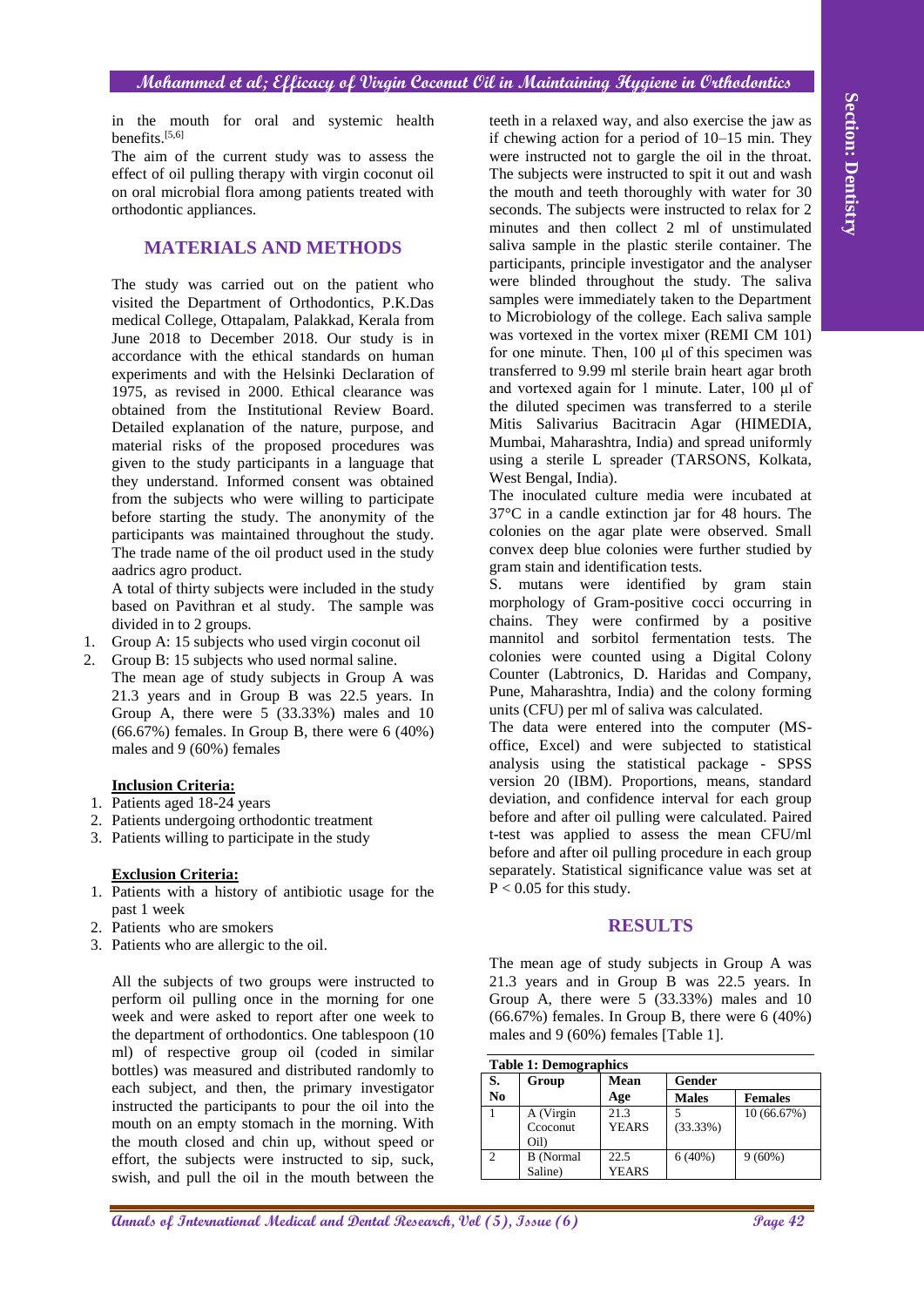#### **Mohammed et al; Efficacy of Virgin Coconut Oil in Maintaining Hygiene in Orthodontics**



**Figure 1: Demographics**

The difference in the total number of S. mutans colonies formed after swishing of each of the oils was estimated using the CFU count. The mean baseline CFU in the Group A and B was found to be reduced after swishing with coconut oil and normal saline. A statistically significant reduction in S. mutans CFU was seen with Group A after oil pulling with coconut oil when compared to saline group ( $P = 0.0003$ : [Table 2].

**Table 2: Streptococcus Mutans Colony Forming Units in both groups**

| S No | Group   | <b>Mean CFU</b> | SD    | <b>P</b> Value |
|------|---------|-----------------|-------|----------------|
|      | Group 1 | 422.50          | 81.50 |                |
|      | Group 2 | 540.50          | 75.50 | 0.0003         |



# **DISCUSSION**

According to Chang et al., the increase in oral Streptococcus following placement of orthodontic appliances can be explained by the irregular nature of their surfaces, which promotes the growth of acidogenic bacteria that prefer to grow on hard surfaces.<sup>[9]</sup>

Batoni et al. showed that orthodontic treatment caused a modification in the oral flora and was associated with elevated counts of cariogenic bacteria in both the dental plaque and saliva. $[10]$ 

In vivo studies generally revealed an increase in dental plaque with a specific rise in oral Streptococcus and Lactobacillus counts in plaque and saliva during the orthodontic treatment period.

According to these authors, orthodontic appliances are retention sites that promote colonization by certain cariogenic bacteria: oral streptococci and lactobacilli. The characteristics of dental plaque retention on appliances are the cause of a severe development of caries in unusual parts of the teeth, like the vestibular surfaces.[11-14]

In the present study, there was a definite reduction in S. mutans count after oil pulling with coconut oil  $(P = 0.003)$  when compared to normal saline. This finding was in accordance with the in vitro study by Pavithran et al, which showed that coconut oil  $(P = 0.008)$  and sesame oil  $(P = 0.039)$  showed significant reduction in antibacterial activity against S. mutans on prepared biofilm models.<sup>[8]</sup>

An ordering to heat encoder the control of the paper spectra of the section of the section of the section of the section of the section of the section of the section of the section of the section of the section of the sec Hughes et al found that with sesame oil there was a reduction in mean S. mutans count in saliva in 24 hours ( $P = 0.07$ ). There was a decline in mean number of colonies of microorganisms after 45 days of sesame oil pulling therapy  $(P < 0.01)$ . The viability of S. mutans was not affected by any of the vegetable oils. At the highest concentration (416 mg/ml), olive oil inhibited the growth of S. mutans by 30%, followed by palm oil which inhibited up to 27% of growth. Coconut oil and sunflower seed oil inhibited bacterial growth by 26% and 23%, respectively.[14] Anand et al showed the antibacterial effect of sesame oil on total bacteria. The reduction of total count of bacteria ranged from 10% to 33.4%. The average reduction of total count of bacteria was 20% after 40 days of oil-pulling. Therefore, the sesame oil is found to be effective in reducing bacterial growth and adhesion.[15]

Jauhari et al found that the effect of coconut oil in plaque-related gingivitis was assessed. There was a steady decline in both the plaque index and the gingival index values from day 7. The average gingival index score on day 30 was down to 0.401 and the plaque index score was 0.385 from 0.91 and 1.19 at baseline, respectively.<sup>[16]</sup> Sood et al reported no significant reduction in S. mutans after 2 weeks of oil pulling twice daily with sesame oil on 6–12-year-old.[17] whereas Amith et al observed that oil pulling with sesame oil was as efficient as chlorhexidine mouthwash in reducing oral malodor and microorganisms, but the procedure took a long duration of time to be performed.<sup>[18]</sup>

Asokan et al showed that there was a net decline in mean plaque scores from baseline to 45 days amounting to  $0.81 \pm 0.41$  (P < 0.01). There was also a net decline in gingivitis which was  $0.39 \pm$  $0.17$  (P < 0.01).19 Peedikayil et al study results of the comparisons of the pre- and post-therapy values of plaque index score and modified gingival index score showed a statistically significant difference in the study group that used sesame oil  $(P < 0.001)$ .<sup>[20]</sup> In the future, studies with longer durations are needed to assess the in vivo effect of oil pulling therapy with coconut oil over time.